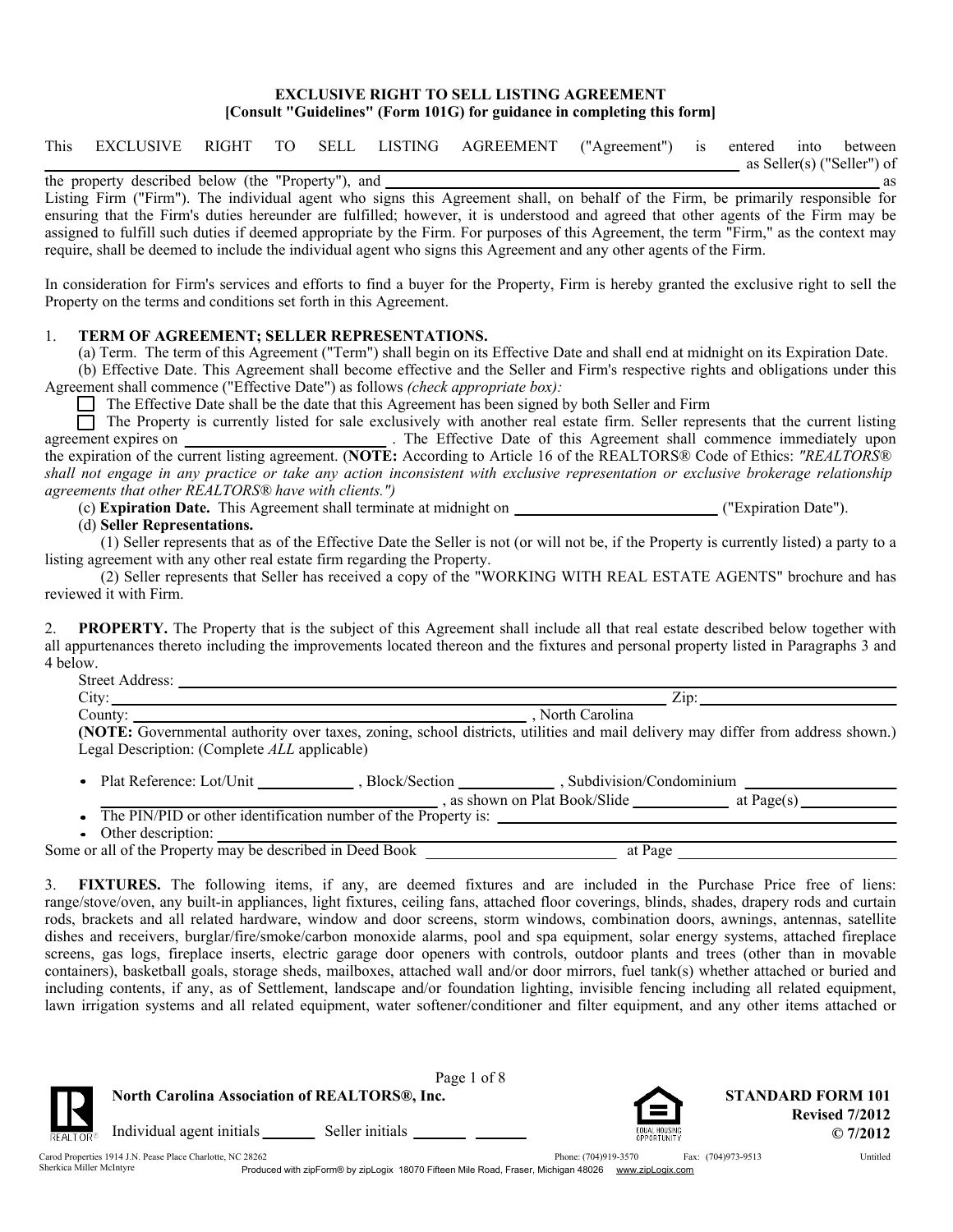affixed to the Property, EXCEPT the following items which are leased or not owned by the Seller or which the Seller does not intend to convey:

Seller shall repair any damage caused by removal of any items excepted above.

(**NOTE:** Seller should confirm whether fuel tanks, antennas, satellite dishes and receivers, alarm systems, and other items listed above are leased or not owned by Seller and should be entered in the blank above.)

4. **PERSONAL PROPERTY.** The following personal property shall be transferred to Buyer at no value at Closing:

5. **HOME WARRANTY.** Seller  $\Box$  agrees  $\Box$  does not agree to obtain and pay for at settlement a one year home warranty for the Property at a cost not to exceed \$ hereby discloses that a fee of will be offered to Firm by the person or entity through or from which any home warranty is obtained as compensation to Firm for its assistance in obtaining the home warranty, and Seller hereby consents to Firm's receipt of such fee.

| 6. <b>LISTING PRICE.</b> Seller lists the Property at a price of \$                                                          | on the following terms: |
|------------------------------------------------------------------------------------------------------------------------------|-------------------------|
| $\Box$ Cash $\Box$ FHA $\Box$ VA $\Box$ USDA $\Box$ Conventional $\Box$ Loan Assumption $\Box$ Seller Financing $\Box$ Other |                         |
| Seller agrees to sell the Property for the Listing Price or for any other price or on any other terms acceptable to Seller.  |                         |

#### 7. **FIRM'S COMPENSATION.**

(a) **Fee.** Seller agrees to pay Firm a total fee of % of the gross sales price of the Property, OR

("Fee"), which shall include the amount of any compensation paid by Firm as set forth in paragraph 8 below to any other real estate firm, including individual agents and sole proprietors ("Cooperating Real Estate Firm").

(b) **Fee Earned.** The Fee shall be deemed earned under any of the following circumstances:

(i) If a ready, willing and able buyer is procured by Firm, a Cooperating Real Estate Firm, the Seller, or anyone else during the Term of this Agreement at the price and on the terms set forth herein, or at any price and upon any terms acceptable to the Seller;

(ii) If the Property is sold, optioned, exchanged, conveyed or transferred, or the Seller agrees, during the Term of this Agreement or any renewal hereof, to sell, option, exchange, convey or transfer the Property at any price and upon any terms whatsoever; or

(iii) If the circumstances set out in (i) or (ii) above have not occurred, and if, within  $\Box$  days after the Expiration Date the ("Protection Period"), Seller either directly or indirectly sells, options, exchanges, conveys or transfers, or agrees to sell, option, exchange, convey or transfer the Property upon any terms whatsoever, to any person with whom Seller, Firm, or any Cooperating Real Estate Firm communicated regarding the Property during the Term of this Agreement or any renewal hereof, provided the names of such persons are delivered or postmarked to the Seller within 15 days after the Expiration Date. HOWEVER, Seller shall NOT be obligated to pay the Fee if a valid listing agreement is entered into between Seller and another real estate broker and the Property is subsequently sold, optioned, exchanged, conveyed or transferred during the Protection Period.

(c) **Fee Due and Payable.** Once earned as set forth above, the Fee will be due and payable at the earlier of:

(i) Closing on the Property;

(ii) The Seller's failure to sell the Property (including but not limited to the Seller's refusal to sign an offer to purchase the Property at the price and terms stated herein or on other terms acceptable to the Seller, the Seller's default on an executed sales contract for the Property, or the Seller's agreement with a buyer to unreasonably modify or cancel an executed sales contract for the Property); or

(iii) Seller's breach of this Agreement.

(d) **Transfer of Interest in Business Entity.** If Seller is a partnership, corporation or other business entity, and an interest in the partnership, corporation or other business entity is transferred, whether by merger, outright purchase or otherwise, in lieu of a sale of the Property, and applicable law does not prohibit the payment of a fee or commission in connection with such sale or transfer, the Fee shall be calculated on the fair market value of the Property, rather than the gross sales price, multiplied by the percentage of interest so transferred, and shall be paid by Seller at the time of the transfer.

(e) **Additional Compensation.** If additional compensation, incentive, bonus, rebate and/or other valuable consideration ("Additional Compensation") is offered to the Firm from any other party or person in connection with a sale of the Property, Seller will permit Firm to receive it in addition to the Fee. Firm shall timely disclose the promise or expectation of receiving any such Additional Compensation and confirm the disclosure in writing before Seller makes or accepts an offer to sell. (**NOTE:** NCAR Form #770 may be used to confirm the disclosure of any such Additional Compensation).

.

.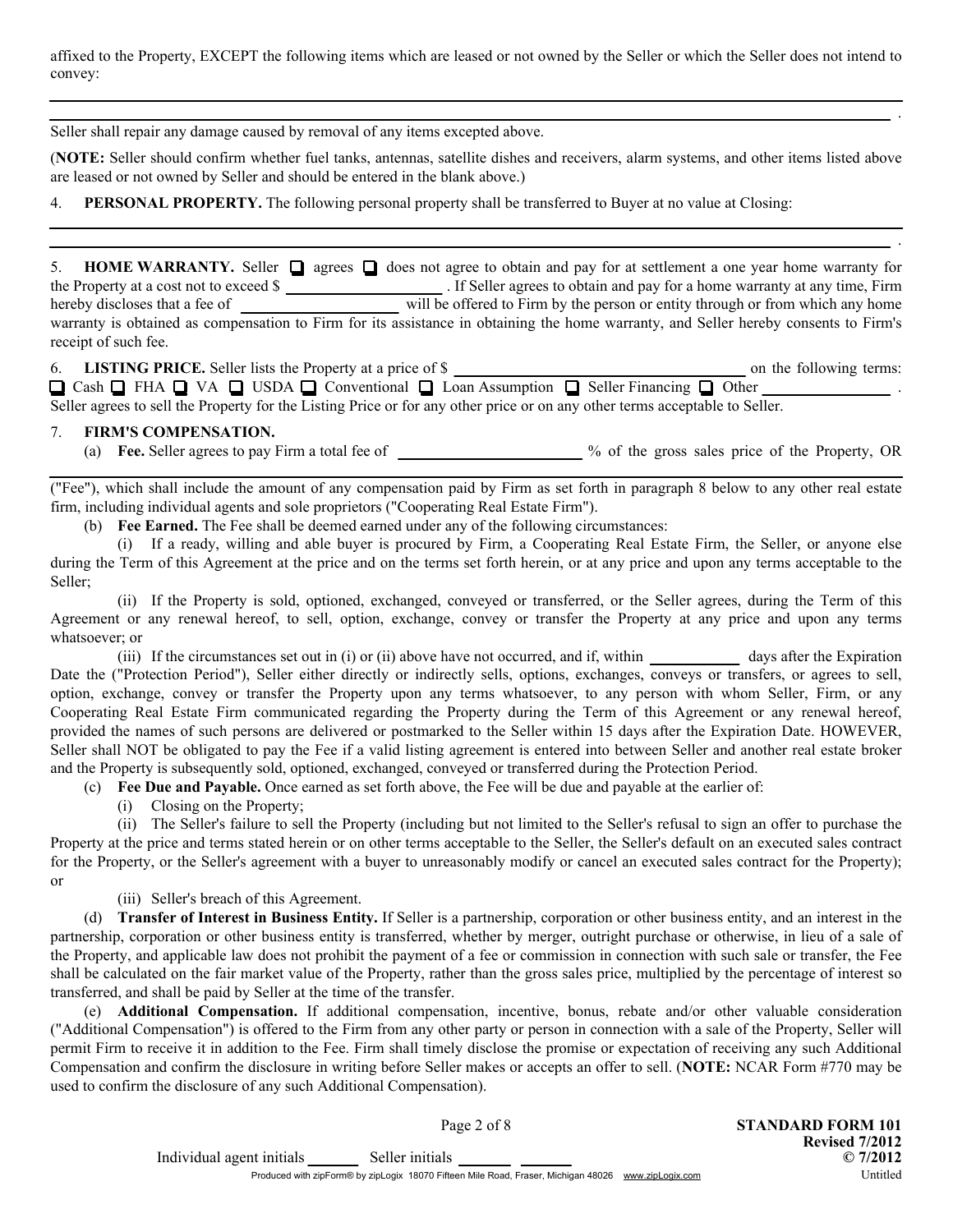(f) **Attorney Fees and Costs.** If Firm is the prevailing party in any legal proceeding brought by Firm against Seller to recover any or all of the Fee, Firm shall be entitled to recover from Seller reasonable attorney fees and court costs incurred by Firm in connection with the proceeding.

8. **COOPERATION WITH/COMPENSATION TO OTHER FIRMS.** Firm has advised Seller of Firm's company policies regarding cooperation and the amount(s) of any compensation that will be offered to other brokers, including but not limited to, seller subagents, buyer agents or both, brokers who do or do not participate in a listing service and brokers who are or are not REALTORS®. Seller authorizes Firm to (*Check ALL applicable authorizations*):

Cooperate with subagents representing the Seller and offer them the following compensation: \_\_\_\_\_\_\_\_\_\_\_\_ % of the gross sales price or \$ \_\_\_\_\_\_\_\_\_\_\_\_\_\_\_\_\_\_\_\_\_\_\_\_\_; and/or,

Cooperate with buyer agents representing the buyer and offer them the following compensation:  $\sim$  % of the gross sales price or \$ ; and/or,

Cooperate with and compensate other Cooperating Real Estate Firms according to the Firm's attached policy.

Firm will promptly notify Seller if compensation offered to a Cooperating Real Estate Firm is different from that set forth above. Agents with Cooperating Real Estate Firms must orally disclose the nature of their relationship with a buyer (subagent or buyer agent) to Firm at the time of initial contact with Firm, and confirm that relationship in writing no later than the time an offer to purchase is submitted for the Seller's consideration. Seller should be careful about disclosing confidential information because agents representing buyers must disclose all relevant information to their clients.

9. **FIRM'S DUTIES.** Firm agrees to provide Seller the benefit of Firm's knowledge, experience and advice in the marketing and sale of the Property. Seller understands that Firm makes no representation or guarantee as to the sale of the Property, but Firm agrees to use its best efforts in good faith to find a buyer who is ready, willing and able to purchase the property. In accordance with the REALTORS® Code of Ethics, Firm shall, with Seller's approval, in response to inquiries from buyers or Cooperating Real Estate Firms, disclose the existence of offers on the Property. Where Seller authorizes disclosure, Firm shall also disclose whether offers were obtained by the individual agent who signs this Agreement, another agent of the Firm, or by a Cooperating Real Estate Firm. Seller acknowledges that real estate brokers are prohibited by N.C. Real Estate Commission rule from disclosing the price or other material terms contained in a party's offer to purchase, sell, lease, rent or option real property to a competing party without the express authority of the party making the offer.

Seller acknowledges that Firm is required by law to disclose to potential purchasers of the Property all material facts pertaining to the Property about which the Firm knows or reasonably should know, and that REALTORS® have an ethical responsibility to treat all parties to the transaction honestly. Seller further acknowledges that Firm is being retained solely as a real estate professional, and understands that other professional service providers are available to render advice or services to Seller, including but not limited to an attorney, insurance agent, tax advisor, surveyor, structural engineer, home inspector, environmental consultant, architect, or contractor. Although Firm may provide Seller the names of providers who claim to perform such services, Seller understands that Firm cannot guarantee the quality of service or level of expertise of any such provider. Seller agrees to pay the full amount due for all services directly to the service provider whether or not the transaction closes. Seller also agrees to indemnify and hold Firm harmless from and against any and all liability, claim, loss, damage, suit, or expense that Firm may incur either as a result of Seller's selection and use of any such provider or Seller's election not to have one or more of such services performed.

# **THE AGENT (FIRM) SHALL CONDUCT ALL BROKERAGE ACTIVITIES IN REGARD TO THIS AGREEMENT WITHOUT RESPECT TO THE RACE, COLOR, RELIGION, SEX, NATIONAL ORIGIN, HANDICAP OR FAMILIAL STATUS OF ANY PARTY OR PROSPECTIVE PARTY TO THE AGREEMENT. FURTHER, REALTORS® HAVE AN ETHICAL DUTY TO CONDUCT SUCH ACTIVITIES WITHOUT RESPECT TO THE SEXUAL ORIENTATION OF ANY PARTY OR PROSPECTIVE PARTY TO THIS AGREEMENT.**

### 10. **MARKETING**:

(a) **Marketing Date.** Firm's authorization to market the Property as described in subparagraph (b) below shall be effective on:  $\Box$  the Effective Date of this Agreement OR  $\Box$  (insert date) ("Marketing Date"). (**NOTE:** None of the marketing activities authorized in subparagraph (b) below are permitted prior to the Marketing Date)

(b) **Marketing Authorization.** Seller authorizes Firm *(Check ALL applicable sections):*

Signs. To place "For Sale," "Under Contract," "Sale Pending," or other similar signs on the Property (where permitted by law and relevant covenants) and to remove other such signs.

**Open Houses.** To conduct open houses of the Property at such times as Seller and Firm may subsequently agree.

**Listing Service.** To submit pertinent information concerning the Property to any listing service of which Firm is a member or in which any of Firm's agents participate and to furnish to such listing service notice of all changes of information concerning the Property authorized in writing by Seller. Seller authorizes Firm, upon execution of a sales contract for the Property, to

Page 3 of 8

Individual agent initials **712** Seller initials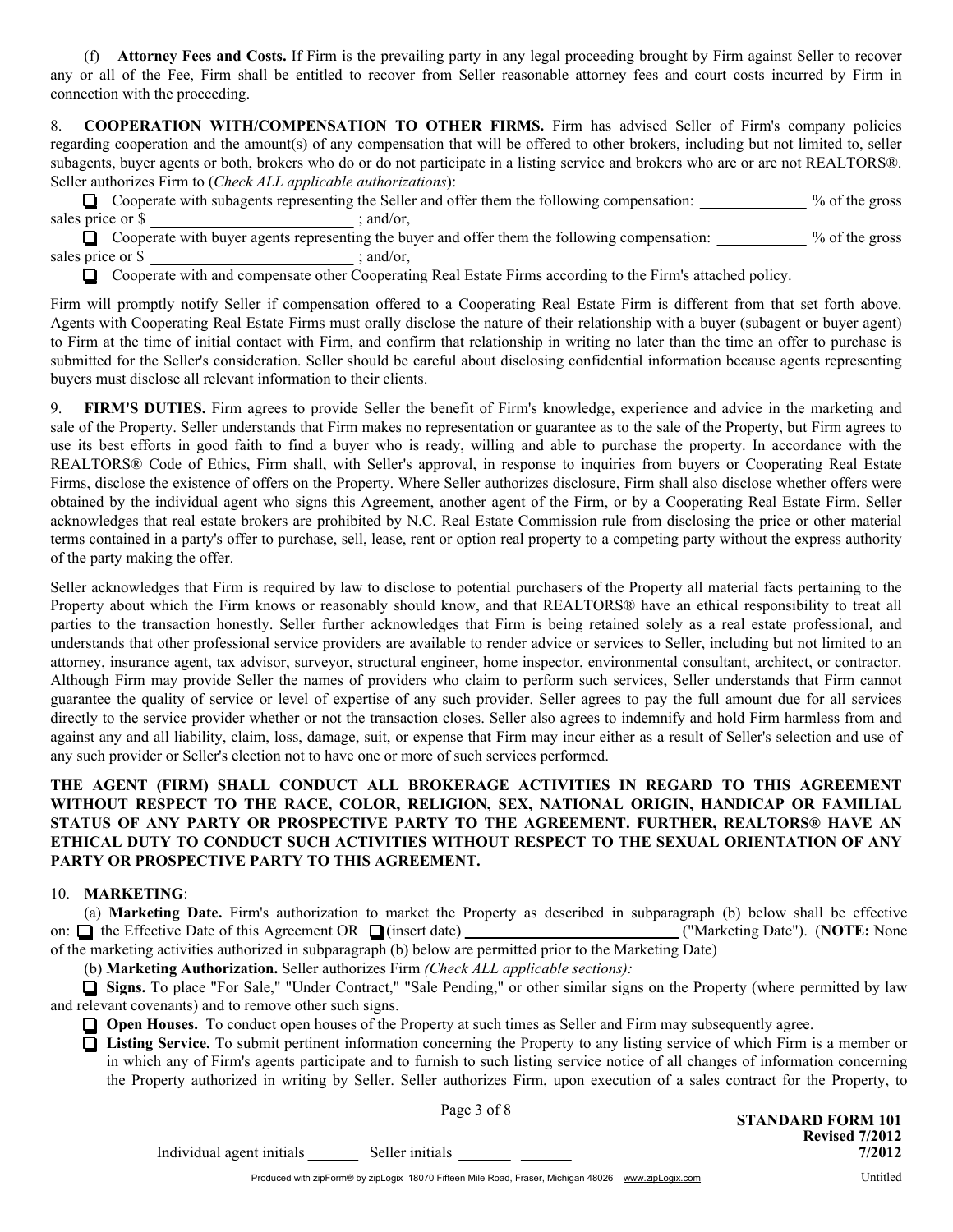notify the listing service of the pending sale and the expiration date of any due diligence period, and upon closing of the sale, to disseminate sales information, including sales price, to the listing service, appraisers and real estate brokers.

**Advertising Other Than On The Internet.** To advertise the Property in non-Internet media, and to permit other firms to advertise the Property in non-Internet media to the extent and in such manner as Firm may decide.

**Internet Advertising.** To display information about the Property on the Internet either directly or through a program of any listing service of which the Firm is a member or in which any of Firm's agents participate. Seller further authorizes other firms who belong to any listing service of which the Firm is a member or in which any of Firm's agents participate to display information about the Property on the Internet in accordance with the listing service rules and regulations, and also authorizes any listing service of which the Firm is a member or in which any of Firm's agents participate to use, license or sell to others information about the Property entered into the listing service. Seller specifically authorizes the display of the address of the Property, automated estimates of the market value of the Property and third-party comments about the Property. If seller desires to limit or prohibit Internet advertising as set forth above, seller must complete an opt-out form in accordance with listing service rules.

(**NOTE:** NCAR Form #105 may be used to limit or prohibit Internet advertising and explains how such limitations may or may not be effective.)

(c) Lock/Key Boxes. The Seller  $\Box$  does  $\Box$  does not authorize Firm to place a lock/key box on the Property.

will facilitate the showing and sale of the Property, there are risks associated with allowing access to and disseminating information about the Property that are not within the reasonable control of the Firm, including but not limited to: **Seller Acknowledgement.** Seller acknowledges and understands that while the marketing services selected above (d)

(i) unauthorized use of a lock/key box,

(ii) control of visitors during or after a showing or an open house,

(iii) inappropriate use of information about the Property placed on the Internet or furnished to any listing service in which the Firm participates.

Seller therefore agrees to indemnify and hold harmless Firm from any damages, costs, attorneys' fees and other expenses as a result of any personal injury or property loss or damage to Seller or any other person not caused by Firm's negligence arising directly or indirectly out of any such marketing services.

11. **EARNEST MONEY.** Unless otherwise provided in the sales contract, any initial and additional earnest money deposits and any other earnest monies paid in connection with any transaction shall be held by the Firm, in escrow, until the consummation or termination of the transaction. Any earnest money forfeited by reason of the buyer's default under a sales contract shall be divided equally between the Firm and Seller. In no event shall the sum paid to the Firm because of a buyer's default be in excess of the fee that would have been due if the sale had closed as contemplated in the sales contract. In accordance with NC General Statutes Section 93A-12, if a dispute regarding the return or forfeiture of any earnest money deposit arises between Seller and the buyer, the escrow agent holding the deposit may deposit the disputed monies with the appropriate Clerk of Court following written notice to the parties. In the event of any such dispute, Seller directs Firm to disclose Seller's last known mailing address to the escrow agent upon request to enable the escrow agent to comply with the notice requirement of such law.

### 12. **SELLER REPRESENTATIONS.**

(a) **Flood Hazard Disclosure/Insurance.** To the best of Seller's knowledge, the Property  $\Box$  is  $\Box$  is not located partly or entirely within a designated Special Flood Hazard Area. The Seller  $\Box$  does  $\Box$  does not currently maintain flood hazard insurance on the Property.

(b) **Synthetic Stucco.** To the best of Seller's knowledge, the Property has not been clad previously (either in whole or in part) with an "exterior insulating and finishing system," commonly known as "EIFS" or "synthetic stucco", unless disclosed as follows:

### (c) **Owners' Association.**

(i) Complete ONLY if the Residential Property and Owner's Association Disclosure Statement is required: The name, address and telephone number of the president of the owners' association or the association manager is:

Owners' association website address, if any:

The name, address and telephone number of the president of the owners' association or the association manager is:

Owners' association website address, if any:

is NOT required: To the best of Seller's knowledge there  $\Box$  is  $\Box$  is not an owners' association which imposes various mandatory (ii) Complete ONLY if New Construction or where the Residential Property and Owner's Association Disclosure Statement covenants, conditions and restrictions upon the Property. If there is an owners' association, Seller agrees to promptly complete an Owners' Association Disclosure and Addendum For Properties Exempt from Residential Property Disclosure Statement (Standard Form 2A12-T) at Seller's expense and to attach it as an addendum to any contract for the sale of the Property.

Individual agent initials **Seller** initials **DE** 

.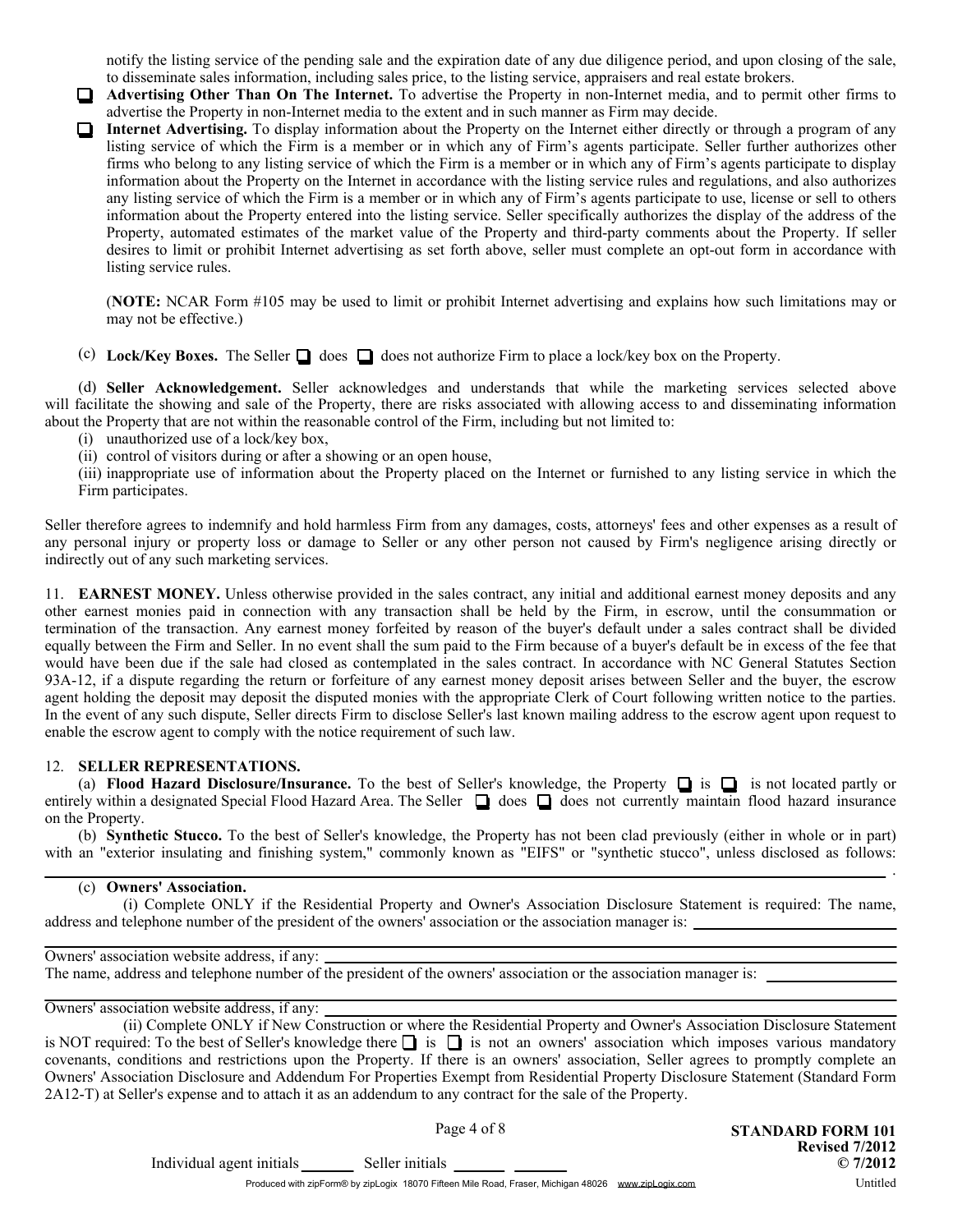| (d) <b>Termite Bond.</b> To the best of Seller's knowledge there $\Box$ is $\Box$ is not a termite bond on the Property. If there is a termite |                             |
|------------------------------------------------------------------------------------------------------------------------------------------------|-----------------------------|
| bond, it $\Box$ is $\Box$ is not transferable. If transferable, the transfer cost is \$                                                        | and the bonding company is: |

| (e) Ownership. Seller represents that Seller: |  |  |
|-----------------------------------------------|--|--|
|                                               |  |  |

□ has owned the Property for at least one year;

 $\Box$  has owned the Property for less than one year;

 $\Box$  does not yet own the Property

If Seller does not yet own the Property, Seller agrees to promptly provide Firm information pertaining to Seller's acquisition of the Property, such as a copy of a sales contract or option for the Property, and to keep Firm timely informed of all developments pertaining to Seller's acquisition of the Property.

(f) **Residence.** Seller represents that the Property  $\Box$  is or  $\Box$  is not the Seller's primary residence

# (g) **Receipt of Sample Forms.**

- Seller acknowledges receipt of a sample copy of an Offer to Purchase And Contract (form 2-T) or Offer to Purchase and Contract-New Construction (form 800-T), as may be appropriate for review purposes.
- Seller acknowledges receipt of a sample copy of a Professional Services Disclosure and Election form (form #760) for review purposes.
- (h) **Current Liens.** Seller represents to the best of Seller's knowledge:
	- (1) The Property  $\Box$  is  $\Box$  is not encumbered by a deed of trust or mortgage. *Complete any of the following where applicable:*
		- (i) There is a first deed of trust or mortgage on the Property securing a loan held by:
		- Lender Name: Approximate balance: \$ Lender Address: (ii) There is a second deed of trust or mortgage on the Property securing a loan held by: Lender Name: Approximate balance: \$ Lender Address: (iii) There is a deed of trust or mortgage on the Property securing an equity line of credit held by: Lender Name: Approximate balance: \$ Lender Phone#: Lender Address:

(2) Seller is current on all payments for the loans identified in numbered items (i), (ii) and (iii) above except as specified in (7) below.

(3) Seller is not in default on any loan identified in numbered items (i), (ii) and (iii) above and has not received any notice(s) from the holder of any loan identified in numbered items (i), (ii) and (iii) above or from any other lien holder of any kind, regarding a default under the loan, threatened foreclosure, notice of foreclosure, or the filing of foreclosure except as specified in (7) below.

(4) There are not any liens secured against the Property for Federal, State or local income taxes, unpaid real property taxes, unpaid condominium or homeowners' association fees, mechanics', laborers' or materialmen's liens, or other liens affecting the Property, and Seller has no knowledge of any matter that might result in a lien affecting the Property except as specified in (7) below.

(5) There are not any judgments against Seller affecting the Property, and Seller has no knowledge of any matter that might result in a judgment that may potentially affect the Property except as specified in (7) below.

(6) There are not any Uniform Commercial Code (UCC) fixture filings affecting the Property, and Seller has no knowledge of any matter that might result in a UCC fixture filing affecting the Property except as specified in (7) below.

(7) Specify any information, including approximate balances, required by Seller representations (2) through (6) above (**NOTE:** Outstanding liens may affect Seller's net proceeds):

(i) **Bankruptcy.** Seller currently:

(1)  $\Box$  is  $\Box$  is not under bankruptcy protection under United States law.

(2)  $\Box$  is  $\Box$  is not contemplating seeking bankruptcy protection during the term of this Agreement.

(j) **Access.** Seller represents that the Property has legal access to a public right of way. If access is by private road/easement/other, Seller further represents that there  $\Box$  is  $\Box$  is not an agreement regarding the maintenance of such private road/easement/other means of access. If applicable, Seller agrees to promptly provide Firm information pertaining to any such agreement.

(k) Lease(s). To the best of Seller's knowledge, the Property  $\Box$  is  $\Box$  is not subject to any lease(s). If applicable, Seller agrees to promptly provide Firm a copy of any such lease(s) or a written statement of the terms of any oral lease(s).

.

Individual agent initials Seller initials

Produced with zipForm® by zipLogix 18070 Fifteen Mile Road, Fraser, Michigan 48026 www.zipLogix.com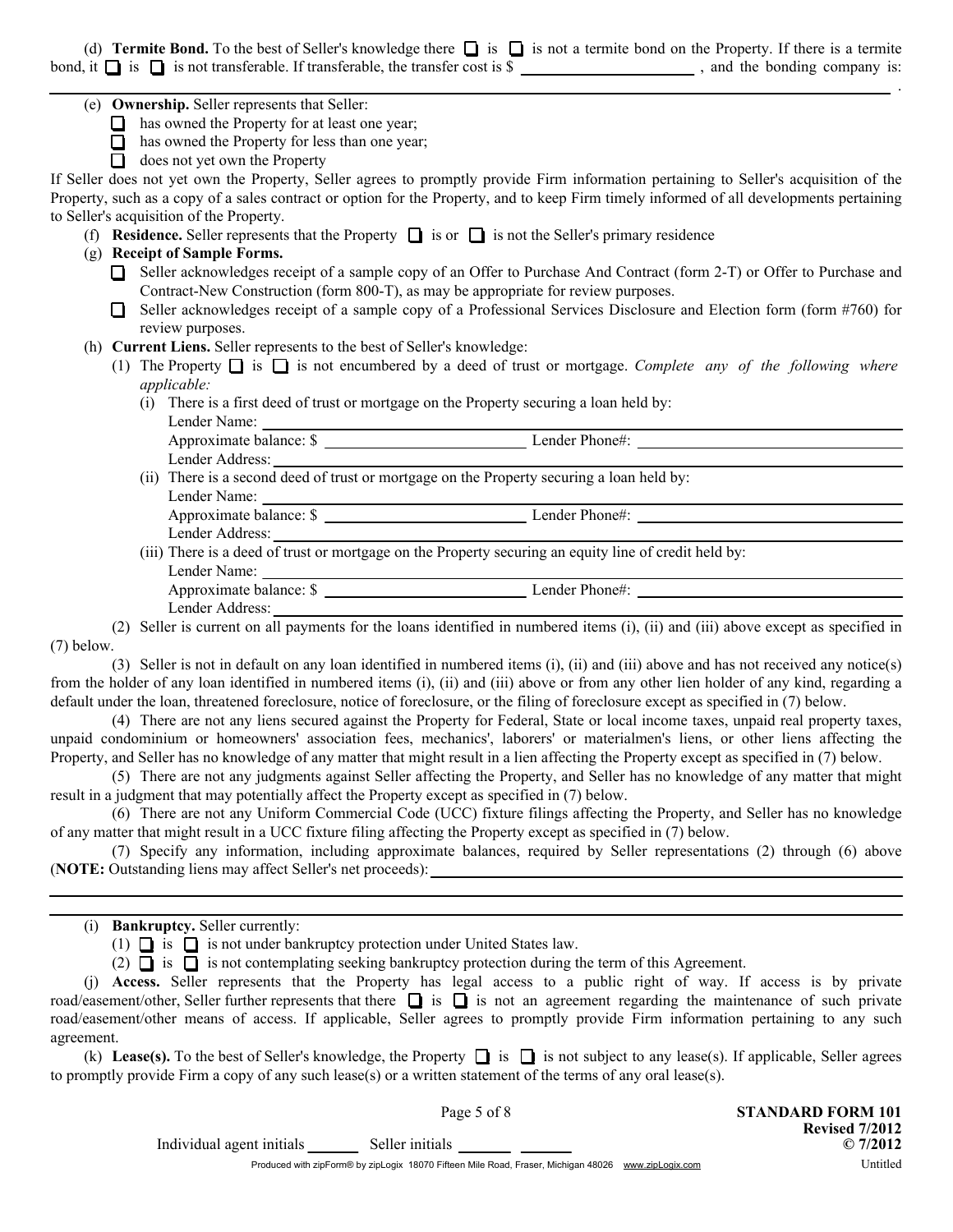(l) **VA/FHA Appraisal.** To the best of Seller's knowledge, a VA or FHA appraisal  $\Box$  has  $\Box$  has not been performed on the Property within six months prior to the Effective Date. If applicable, Seller agrees to promptly provide Firm a copy of any such appraisal if available.

(m) **Special Assessments.** To the best of Seller's knowledge, there are no Proposed or Confirmed Special Assessments (as defined in the sample contract form provided to Seller) regarding the Property except as follows (Insert "none" or the identification of such assessments, if any):

(n) **Manufactured (Mobile) Home.** Complete ONLY if there is a manufactured (mobile) home(s) on the Property that Seller intends to include as a part of the sale of the Property: VIN(s): unknown. Other description (*year, model, etc.*): or  $\Box$  VIN(s)

If, during the term of this Agreement, Seller becomes aware that any of the representations set forth in this paragraph 12 are incorrect or no longer accurate, Seller shall promptly notify Firm and cooperate with Firm in taking appropriate corrective action.

13. **SELLER'S DUTIES.** Seller agrees to cooperate with Firm in the marketing and sale of the Property, including but not limited to: (a) providing to Firm, in a timely manner, accurate information including but not limited to the Residential Property and Owner's Association Disclosure Statement (unless exempt), and the Lead-Based Paint or Lead-Based Paint Hazard Addendum with respect to any residential dwelling built prior to 1978;

(b) making the Property available for showing (including working, existing utilities) at reasonable times and upon reasonable notice;

(c) providing Firm as soon as reasonably possible after the execution of this Agreement copies of the following documents (where relevant) in the possession of Seller:

(1) restrictive covenants affecting the Property;

(2) bylaws, articles of incorporation, rules and regulations, and other governing documents of the owners' association and/or the subdivision;

(3) title insurance policies, attorney's opinions on title, surveys, covenants, deeds, notes and deeds of trust and easements relating to the Property.

Seller authorizes (1) any attorney presently or previously representing Seller to release and disclose any title insurance policy in such attorney's file to Firm, (2) the Property's title insurer or its agent to release and disclose all materials in the Property's title insurer's (or title insurer's agent's) file to Firm, and (3) the owners' association manager (or other authorized representative) to release and disclose copies of all documents referenced in subparagraphs  $(c)(1)$  and  $(c)(2)$  above. Seller acknowledges and understands that Firm is under no obligation to acquire any of the information referenced in this subparagraph (c) or to verify the accuracy of any such information that may be provided to Firm.

(d) immediately referring to Firm all inquiries or offers it may receive regarding the Property; showing the Property only by appointment made by or through Firm; and conducting all negotiations through Firm;

(e) executing and delivering at settlement a GENERAL WARRANTY DEED conveying fee simple marketable title to the Property, including legal access to a public right of way, free of all encumbrances except ad valorem taxes for the current year, utility easements, rights-of-way, and unviolated restrictive covenants, if any, and those encumbrances that the buyer agrees to assume in the sales contract.

Seller represents that the Seller has the right to convey the Property, and that there are currently no circumstances that would prohibit the Seller from conveying fee simple marketable title as set forth in the preceding sentence, except as follows *(insert N/A if not applicable)*:

(**NOTE:** If any sale of the Property may be a "short sale," consideration should be given to attaching NCAR form 104 as an addendum to this Agreement.)

(f) providing Firm, in a timely manner, any information necessary (including any information omitted under Paragraph 12) to enable Firm to prepare an estimate of Seller's net proceeds at settlement. Seller acknowledges and understands that any such estimate is an approximation only and that Seller should verify the accuracy of the calculations.

14. **HOME INSPECTION:** Seller is advised to obtain a home inspection for the purpose of evaluating the condition of the Property in order to enhance its marketability and to help reduce concerns of prospective buyers. Seller  $\Box$  agrees  $\Box$  does not agree to obtain and pay for a home inspection by a licensed NC Home Inspector within days after the execution of this agreement.

Seller acknowledges receipt of a copy of *Questions and Answers on: Home Inspections* by the NC Real Estate Commission.

15. **PHOTOGRAPHS AND OTHER MATERIALS:** Firm is specifically authorized to use, for any purposes whatsoever, any and all photographs, drawings, video, advertising copy or other information obtained by or provided to Firm pursuant to this Agreement (including but not limited to any information concerning the price and terms of the sale of the Property, the description of the Property and the length of time the Property is on the market) ("Materials"), both before and after the sale or, in the event there is not a sale, after this Agreement has expired. If Seller provides any Materials to Firm ("Seller Materials"), Seller represents that Seller

Page 6 of 8

Individual agent initials Seller initials

Produced with zipForm® by zipLogix 18070 Fifteen Mile Road, Fraser, Michigan 48026 www.zipLogix.com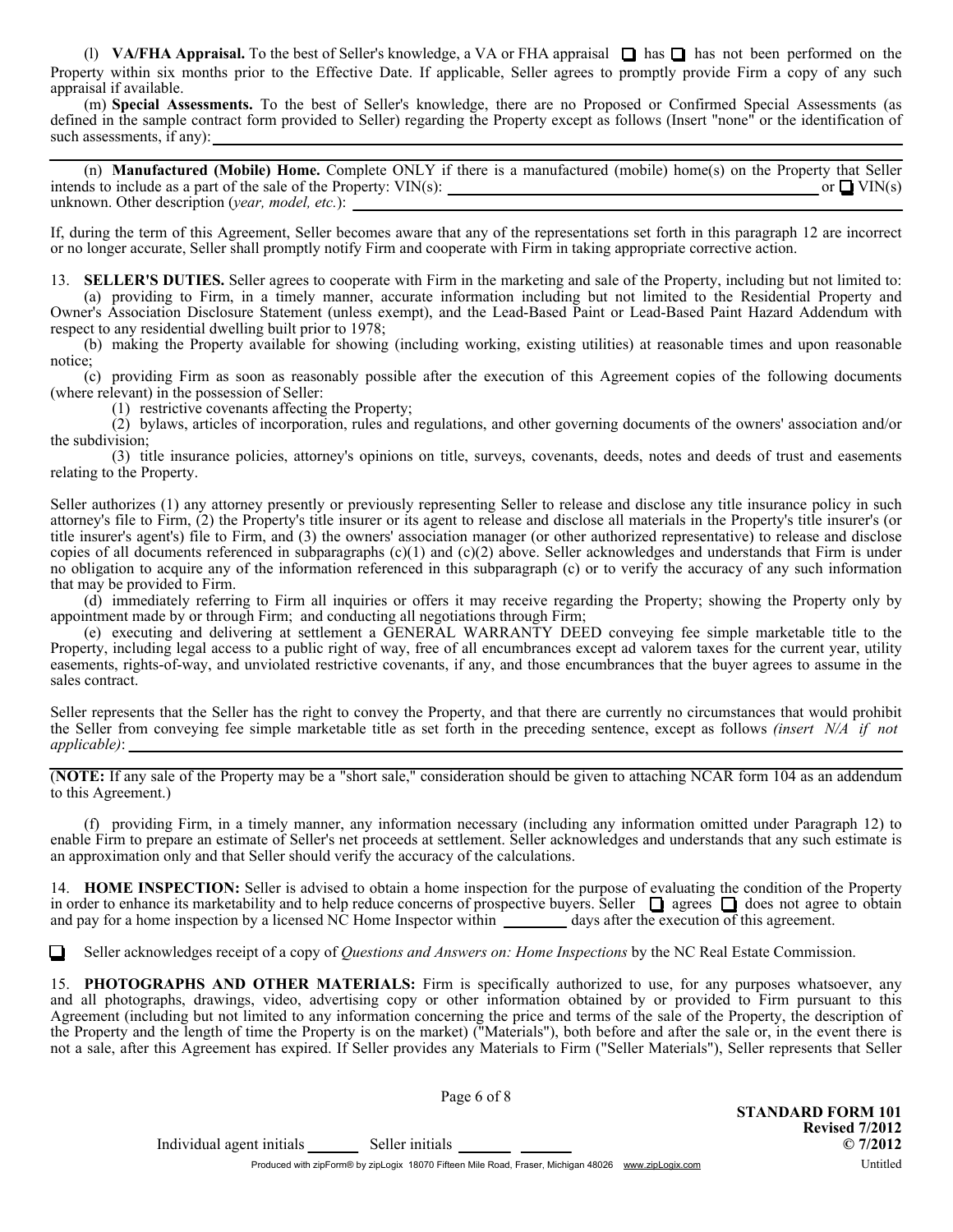owns the Seller Materials or otherwise has the legal right to provide the Seller Materials to Firm, and Seller grants to Firm and any listing service in which Firm or its agents participate a non-exclusive, perpetual license to use the Seller Materials, including the rights to display, reproduce, distribute or make derivative works from the Seller Materials. Seller agrees to indemnify and hold Firm and its agents harmless for any and all claims resulting from use of the Seller Materials under the terms of this license.

16. **ADDITIONAL TERMS AND CONDITIONS.** The following additional terms and conditions shall also be a part of this Agreement:

17. **DUAL AGENCY.** Seller understands that the potential for dual agency will arise if a buyer who has an agency relationship with Firm becomes interested in viewing the Property. Firm may represent more than one party in the same transaction only with the knowledge and informed consent of all parties for whom Firm acts.

(a) Disclosure of Information. In the event Firm serves as a dual agent, Seller agrees that without permission from the party about whom the information pertains, Firm shall not disclose to the other party the following information:

- (1) that a party may agree to a price, terms, or any conditions of sale other than those offered;
- (2) the motivation of a party for engaging in the transaction, unless disclosure is otherwise required by statute or rule; and
- (3) any information about a party which that party has identified as confidential unless disclosure is otherwise required by statute or rule.

(b) Firm's Role as Dual Agent. If Firm serves as agent for both Seller and a buyer in a transaction involving the Property, Firm shall make every reasonable effort to represent Seller and buyer in a balanced and fair manner. Firm shall also make every reasonable effort to encourage and effect communication and negotiation between Seller and buyer. Seller understands and acknowledges that:

- (1) Prior to the time dual agency occurs, Firm will act as Seller's exclusive agent;
- (2) In its separate representation of Seller and buyer, Firm may obtain information which, if disclosed, could harm the bargaining position of the party providing such information to Firm;
- (3) Firm is required by law to disclose to Seller and buyer any known or reasonably ascertainable material facts.

Seller agrees Firm shall not be liable to Seller for (i) disclosing material facts required by law to be disclosed, and (ii) refusing or failing to disclose other information the law does not require to be disclosed which could harm or compromise one party's bargaining position but could benefit the other party.

(c) Seller's Role. Should Firm become a dual agent, Seller understands and acknowledges that:

(1) Seller has the responsibility of making Seller's own decisions as to what terms are to be included in any purchase and sale agreement with a buyer client of Firm;

(2) Seller is fully aware of and understands the implications and consequences of Firm's dual agency role as expressed herein to provide balanced and fair representation of Seller and buyer and to encourage and effect communication between them rather than as an advocate or exclusive agent or representative;

(3) Seller has determined that the benefits of dual agency outweigh any disadvantages or adverse consequences;

(4) Seller may seek independent legal counsel to assist Seller with the negotiation and preparation of a purchase and sale agreement or with any matter relating to the transaction which is the subject matter of a purchase and sale agreement.

Should Firm become a dual agent, Seller waives all claims, damages, losses, expenses or liabilities, other than for violations of the North Carolina Real Estate License Law and intentional wrongful acts, arising from Firm's role as a dual agent. Seller shall have a duty to protect Seller's own interests and should read any purchase and sale agreement carefully to ensure that it accurately sets forth the terms which Seller wants included in said agreement.

(d) Authorization *(initial only ONE).*

Seller authorizes the Firm to act as a dual agent, representing both the Seller and the buyer, subject to the terms and conditions set forth in Paragraph 17.

Seller desires exclusive representation at all times during this agreement and does NOT authorize Firm to act in the capacity of dual agent.*If Seller does not authorize Firm to act as a dual agent, the remainder of this paragraph shall not apply.*

(e) Designated Agent Option (*Initial only if applicable*).

Seller hereby authorizes the Firm to designate an individual agent(s) to represent the Seller, to the exclusion of any other individual agents associated with the Firm. The individual designated agent(s) shall represent only the interests of the Seller to the extent permitted by law.

(**NOTE:** When dual agency arises, an individual agent shall not practice designated agency and shall remain a dual agent if the individual agent has actually received confidential information concerning a buyer client of the Firm in connection with the transaction or if designated agency is otherwise prohibited by law.)

Produced with zipForm® by zipLogix 18070 Fifteen Mile Road, Fraser, Michigan 48026 www.zipLogix.com